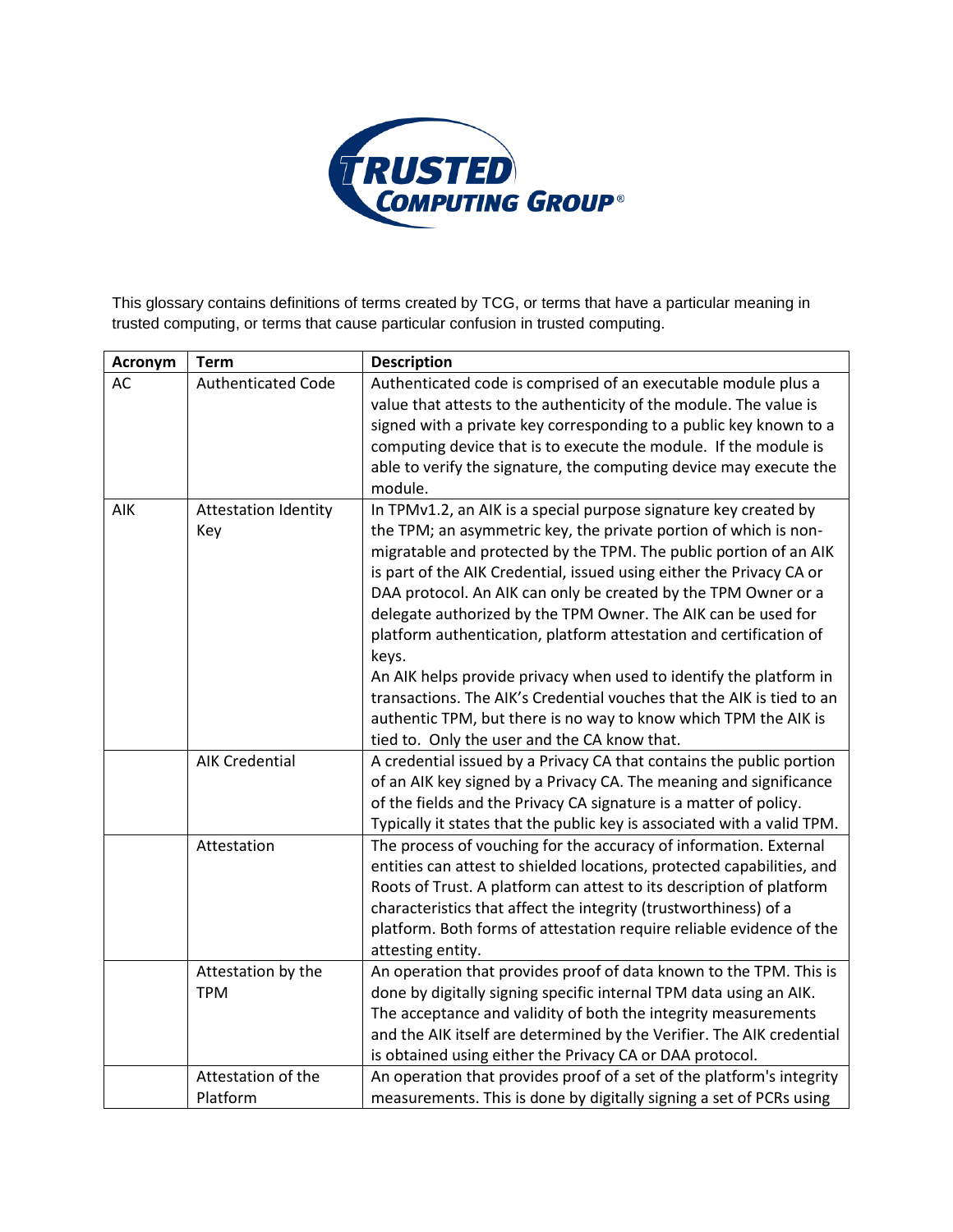|             |                              | an AIK in the TPM.                                                                                                                    |
|-------------|------------------------------|---------------------------------------------------------------------------------------------------------------------------------------|
|             | Attestation to the           | An operation that provides proof that a platform can be trusted to                                                                    |
|             | Platform                     | report integrity measurements; performed using the set or subset                                                                      |
|             |                              | of the credentials associated with the platform; used to create an                                                                    |
|             |                              | AIK credential.                                                                                                                       |
|             | Authenticated Boot           | A boot after which the platform's Root-of-Trust-for-Reporting                                                                         |
|             |                              | (RTR) can report an accurate record of the way that the platform                                                                      |
|             |                              | booted.                                                                                                                               |
|             | Authentication of the        | Provides proof of a claimed platform identity. The claimed identity                                                                   |
|             | Platform                     | may or may not be related to the user or any actions performed by                                                                     |
|             |                              | the user. Platform Authentication is performed using any non-                                                                         |
|             |                              | migratable signing key (e.g., an AIK). Since there are an unlimited                                                                   |
|             |                              | number of non-migratable keys associated with the TPM there are                                                                       |
|             |                              | an unlimited number of identities that can be authenticated.                                                                          |
|             | Authentication               | The process of verifying the claimed attributes, such as an identity,<br>of an entity or user                                         |
|             | Authorization                | Granting access to a resource based on an authenticated identity                                                                      |
| <b>Blob</b> | <b>Binary Large OBject</b>   | Encrypted or opaque data of fixed or variable size. The meaning                                                                       |
|             |                              | and interpretation of the data is outside the scope and context of                                                                    |
|             |                              | any entity other than the Subsystem (the TPM in this case) that                                                                       |
|             |                              | created the BLOB.                                                                                                                     |
| <b>BORE</b> | <b>Break Once Run</b>        | A security design that includes a critical security value that is the                                                                 |
|             | Everywhere                   | same on all instances of the design. If an attacker can access that                                                                   |
|             |                              | critical security value on any instance of the design, that                                                                           |
|             |                              | information can be used to compromise every instance of the                                                                           |
|             |                              | design. For example, suppose a product is designed to use                                                                             |
|             |                              | encryption to protect a user's personal information and the same                                                                      |
|             |                              | encryption key is hardcoded into all instances of the product. By                                                                     |
|             |                              | reverse engineering one copy of the product, an attacker may be<br>able to determine the key, and thus use that information to access |
|             |                              | personal information from any copy of the product                                                                                     |
| <b>CMK</b>  | <b>Certified Migration</b>   | A key whose migration from a TPM requires an authorization token                                                                      |
|             | Key                          | created with private keys. The corresponding public keys are                                                                          |
|             |                              | incorporated in the CMK and referenced when a TPM produces a                                                                          |
|             |                              | credential describing the CMK. If a CMK credential is signed by an                                                                    |
|             |                              | AIK, an external entity has evidence that a particular key (1) is                                                                     |
|             |                              | protected by a valid TPM and (2) requires permission from a                                                                           |
|             |                              | specific authority before it can be copied.                                                                                           |
| <b>CRTM</b> | Core Root of Trust for       | The instructions executed by the platform when it acts as the RTM                                                                     |
|             | Measurement                  | (Root of Trust for Measurement)                                                                                                       |
|             | Challenger                   | An entity that requests and has the ability to interpret integrity                                                                    |
|             | (Identity Challenger)        | metrics. See also "Integrity Challenge"                                                                                               |
| <b>DAA</b>  | <b>Direct Anonymous</b>      | A protocol for vouching for an AIK using zero-knowledge-proof                                                                         |
|             | Attestation                  | technology.                                                                                                                           |
| <b>DCE</b>  | <b>Dynamic Root of Trust</b> | The software/firmware that executes between the instantiation of                                                                      |
|             | for Measurement              | the D-RTM CPU instruction and the transfer of control to the                                                                          |
|             | Configuration                | Dynamically Launched Measured Environment (DLME). The DCE is                                                                          |
|             | Environment                  | responsible for ensuring the platform is in a trustworthy state.                                                                      |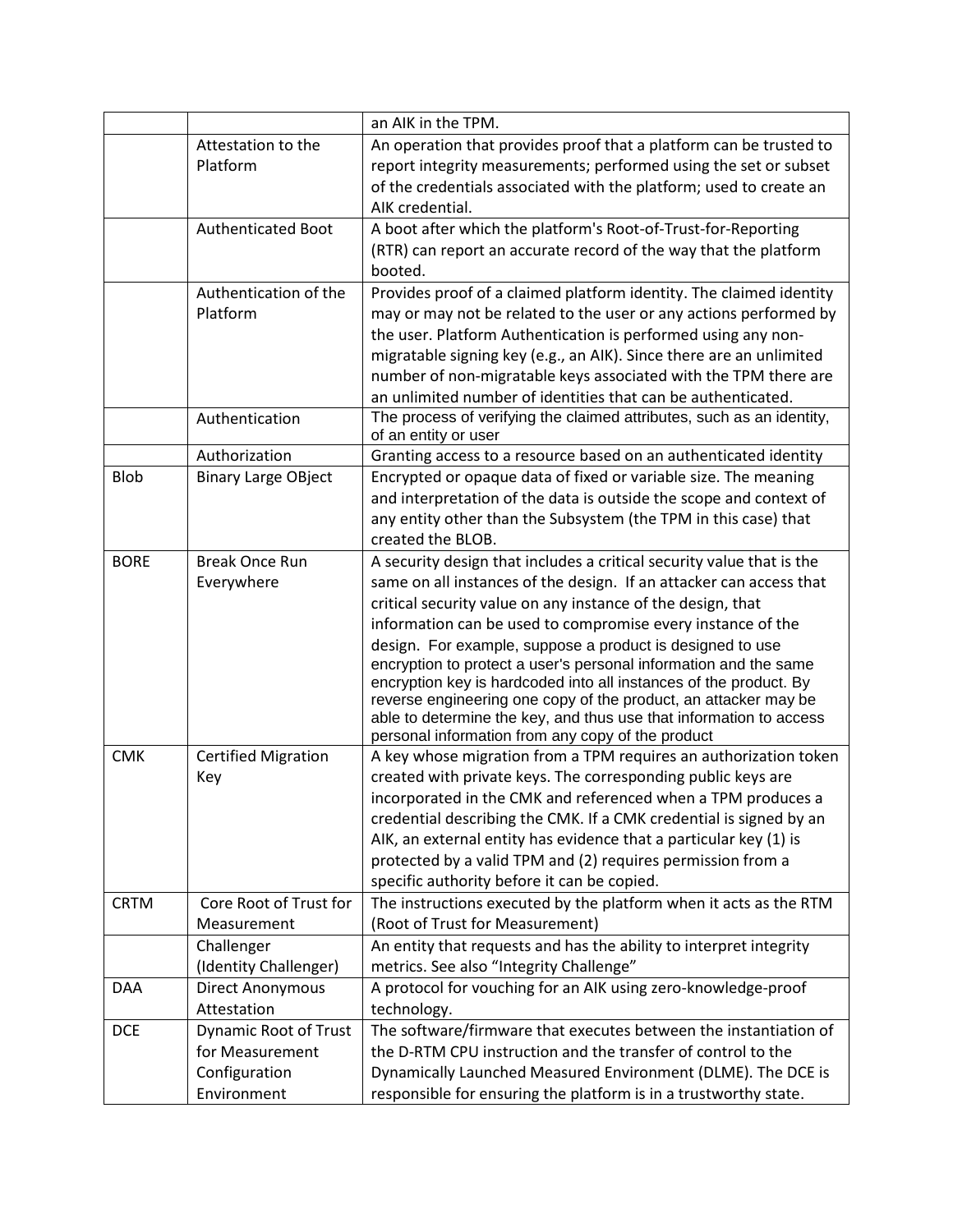|               |                              | Normally this is defined by the CPU manufacturer, chipset                                                                    |
|---------------|------------------------------|------------------------------------------------------------------------------------------------------------------------------|
| <b>D-CRTM</b> | Dynamic Core Root of         | manufacturer, and the platform manufacturer.<br>The Core Root of Trust for the D-RTM. This is a function that is built       |
|               | Trust for                    | into the Host Platform and is started by the Dynamic Launch Event                                                            |
|               | Measurement                  | (DL Event). This function is a Trusted Process. Even though the D-                                                           |
|               |                              | CRTM executes after the S-CRTM, the D-RTM's transitive trust chain                                                           |
|               |                              | will not necessarily have a trust dependency on the S-CRTM's                                                                 |
|               |                              | transitive trust chain.                                                                                                      |
|               |                              |                                                                                                                              |
|               | DAA Issuer                   | A known and recognized entity that interacts with the TPM to                                                                 |
|               |                              | install a set of DAA-credentials in the TPM. The DAA issuer provides                                                         |
|               |                              | certification that the holder of such DAA-credentials meets some                                                             |
|               |                              | criteria defined by the Issuer. In many cases the Issuer will be the                                                         |
|               | Delegation                   | platform manufacturer, but other entities can become issuers.<br>A process that allows the Owner to delegate a subset of the |
|               |                              | Owner's privileges (to perform specific TPM operations).                                                                     |
| DL            | Dynamic Launch               | This describes the process of starting a software environment at an                                                          |
|               |                              | arbitrary time in the runtime of a system.                                                                                   |
|               |                              |                                                                                                                              |
| <b>DLME</b>   | <b>Dynamically Launched</b>  | The software executed after the DCE- instantiated TCB is                                                                     |
|               | Measured                     | established. The DLME would nominally be supplied by an OS<br>vendor.                                                        |
|               | Environment                  |                                                                                                                              |
|               | <b>DMA Mapping</b>           | Controls how hardware devices access Host Platform memory;                                                                   |
|               |                              | DMA requests to access memory may be mapped to an alternate                                                                  |
|               |                              | memory address. Similar to user mode processes use of virtual                                                                |
|               |                              | memory where page tables control the mapping to physical                                                                     |
|               |                              | memory pages. Examples are IOMMU or VT-d.                                                                                    |
|               | <b>DMA Protections</b>       | Provide a mechanism to allow a Host Platform to prevent hardware                                                             |
|               |                              | devices from accessing certain Host Platform memory. Examples                                                                |
|               |                              | are a DMA exclusion scheme or DMA mapping.                                                                                   |
| D-RTM         | <b>Dynamic Root of Trust</b> | A platform-dependent function that initializes the state of the                                                              |
|               | for Measurement              | platform and provides a new instance of a root of trust for                                                                  |
|               |                              | measurement without rebooting the platform. The initial state                                                                |
|               |                              | establishes a minimal Trusted Computing Base.                                                                                |
| EK            | <b>Endorsement Key</b>       | EK; an RSA Key pair composed of a public key (EKpu) and private                                                              |
|               |                              | (EKpr). The EK is used to recognize a genuine TPM. The EK is used                                                            |
|               |                              | to decrypt information sent to a TPM in the Privacy CA and DAA                                                               |
|               |                              | protocols, and during the installation of an Owner in the TPM.                                                               |
|               | <b>Endorsement Key</b>       | A credential containing the EKpu that asserts that the holder of the                                                         |
|               | Credential                   | EKpr is a TPM conforming to TCG specifications. Most TPMs are                                                                |
|               |                              | implemented in hardware, but this is not mandatory.                                                                          |
|               |                              |                                                                                                                              |
|               |                              | A credential containing a public key (the endorsement public key)                                                            |
|               |                              | that is used to recognise a genuine TPM.                                                                                     |
| ILP           | Initiating Logical           | The processor that initiates the D-CRTM                                                                                      |
|               | Processor                    |                                                                                                                              |
|               | <b>Integrity Challenge</b>   | A process used to send accurate integrity measurements and PCR                                                               |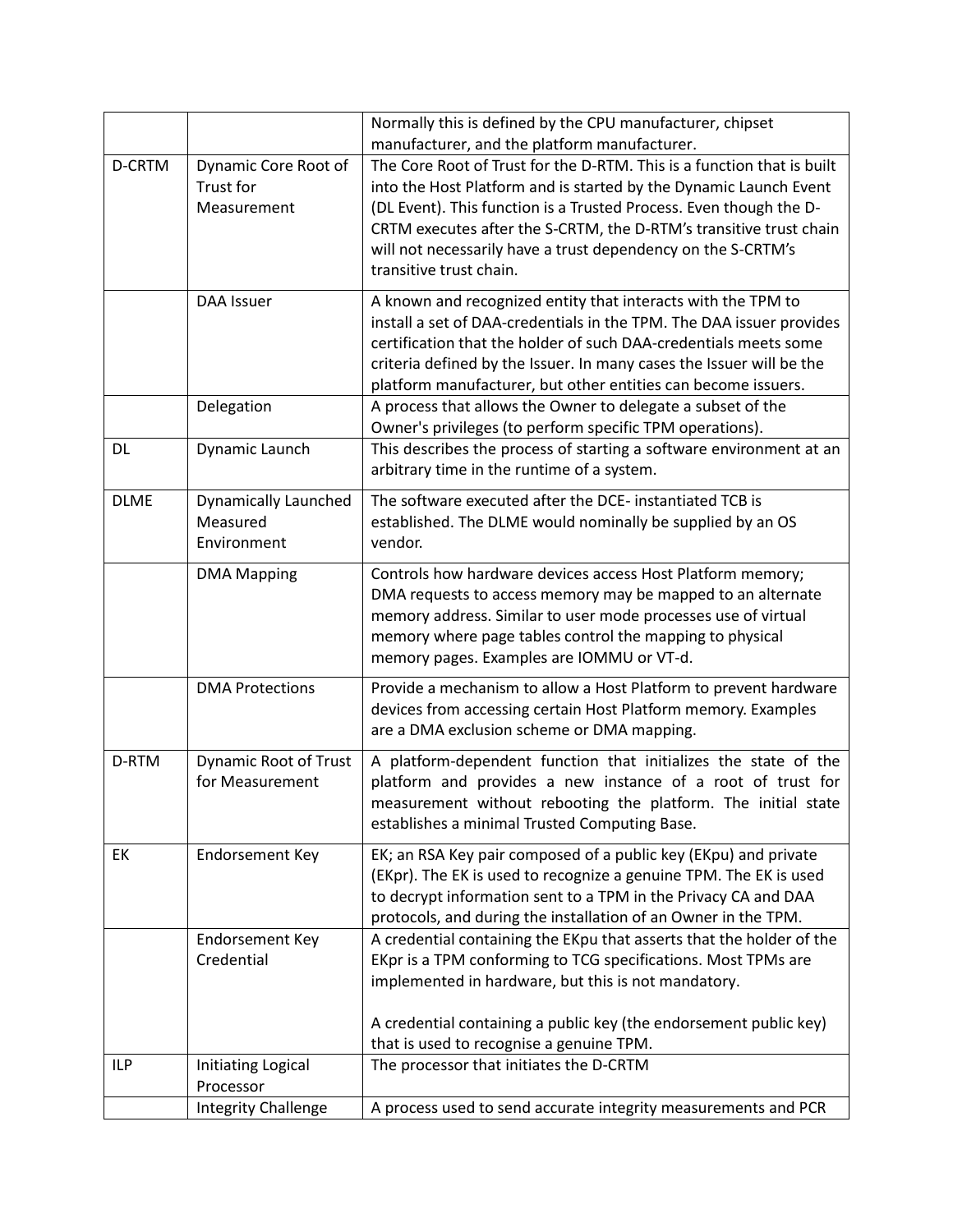|            |                               | values to a challenger.                                                  |
|------------|-------------------------------|--------------------------------------------------------------------------|
|            | Integrity                     | Values that are the results of measurements on the integrity of the      |
|            | Measurement                   | platform.                                                                |
|            | (Metrics)                     | The process of obtaining metrics of platform characteristics that        |
|            |                               | affect the integrity (trustworthiness) of a platform, and putting        |
|            |                               | digests of those metrics in shielded locations (called Platform          |
|            |                               | Configuration Registers: PCRs).                                          |
|            | Integrity Logging             | The storage of integrity metrics in a log for later use.                 |
|            | <b>Integrity Reporting</b>    | The process of attesting to the contents of integrity storage.           |
|            | Locality                      | A mechanism for supporting a privilege hierarchy in the platform         |
|            | Migratable (key)              | A key which is not bound to a specific TPM and with suitable             |
|            |                               | authorization can be used outside a TPM or moved to another              |
|            |                               | TPM.                                                                     |
|            | Non-migratable (key)          | A key which is bound to a single TPM; a key that is (statistically)      |
|            |                               | unique to a single TPM but may be moved between TPMs using the           |
|            |                               | maintenance process                                                      |
| <b>NV</b>  | Non-volatile (shielded        | A shielded storage location whose contents are guaranteed to             |
| (storage)  | location)                     | persist between uses by Protected Capabilities.                          |
|            | Operator                      | Anyone who has physical access to a platform                             |
|            | Owner                         | The entity that owns the platform in which a TPM is installed. Since     |
|            |                               | there is, by definition, a one-to-one relationship between the TPM       |
|            |                               | and the platform, the Owner is also the Owner of the TPM. The            |
|            |                               | Owner of the platform is not necessarily the "user" of the platform      |
|            |                               | (e.g., in a corporation, the Owner of the platform might be the IT       |
|            |                               | department while the user is an employee.) The Owner has                 |
|            |                               | administration rights over the TPM. The entity responsible for the       |
|            |                               | platform's security and privacy policies that is distinguished by        |
|            |                               | knowledge of the Owner authorization data.                               |
| <b>PCR</b> | Platform                      | A shielded location containing a digest of integrity digests.            |
|            | <b>Configuration Register</b> |                                                                          |
|            | Platform                      | A platform is a collection of resources that provides a service.         |
|            | <b>Platform Credential</b>    | A credential, typically a digital certificate, attesting that a specific |
|            |                               | platform contains a unique TPM and TBB.                                  |
|            |                               |                                                                          |
|            |                               | A credential that states that a specific platform contains a genuine     |
|            |                               | TCG Subsystem.                                                           |
| PrivEK     | Private                       | The private key of the key pair that proves that a TPM is a genuine      |
|            | <b>Endorsement Key</b>        | TPM. The PRIVEK is (statistically) unique to only one TPM.               |
|            | <b>Protected Capabilities</b> | The set of commands with exclusive permission to access shielded         |
|            |                               | locations                                                                |
| PubEK      | <b>Public Endorsement</b>     | A public key that proves that a TPM is a genuine TPM. The PUBEK is       |
|            | Key                           | (statistically) unique to only one TPM.                                  |
| <b>PCA</b> | Privacy CA                    | An entity, typically a Trusted Third Party (TTP), that blinds a verifier |
|            |                               | to a platform's EK. An entity (typically well known and recognized)      |
|            |                               | trusted by both the Owner and the Verifier, that will issue AIK          |
|            |                               | Credentials. A Verifier may also adopt the role of a Privacy CA. In      |
|            |                               | that case the roles are co-located but are logically distinct.           |
|            |                               |                                                                          |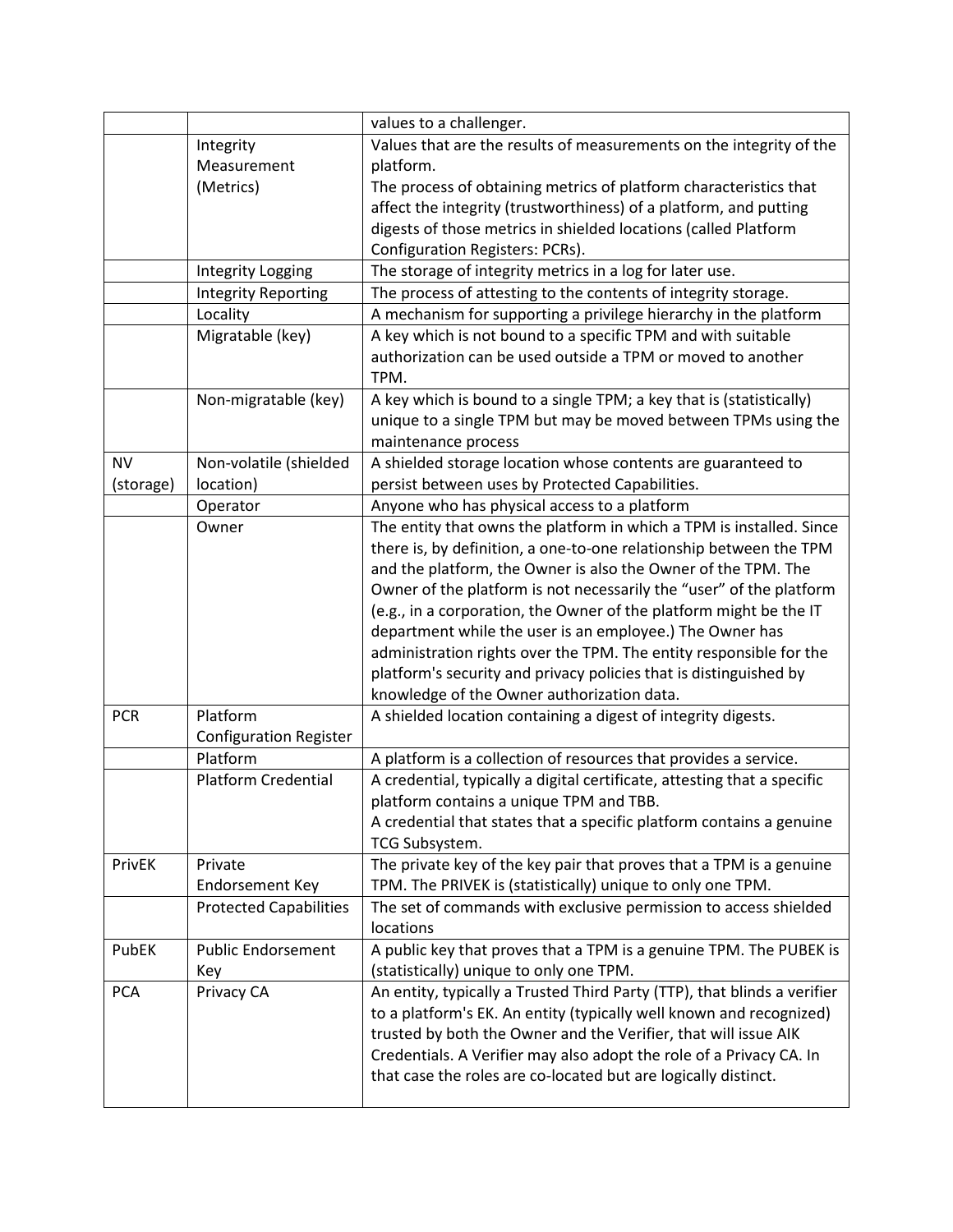|            |                                     | An entity that issues an Identity Credential for a TPM based on<br>trust in the entities that vouch for the TPM via the Endorsement<br>Credential, the Conformance Credential, and the Platform<br>Credential.                                                                                                                                                                                                                                                                                                                                            |
|------------|-------------------------------------|-----------------------------------------------------------------------------------------------------------------------------------------------------------------------------------------------------------------------------------------------------------------------------------------------------------------------------------------------------------------------------------------------------------------------------------------------------------------------------------------------------------------------------------------------------------|
| RoT        | <b>Root of Trust</b><br>(component) | A component that must always behave in the expected manner,<br>because its misbehavior cannot be detected. The complete set of<br>Roots of Trust has at least the minimum set of functions to enable<br>a description of the platform characteristics that affect the<br>trustworthiness of the platform.                                                                                                                                                                                                                                                 |
| <b>RTM</b> | Root of Trust for<br>Measurement    | A computing engine capable of making inherently reliable integrity<br>measurements. Typically the normal platform computing engine,<br>controlled by the CRTM. This is the root of the chain of transitive<br>trust.                                                                                                                                                                                                                                                                                                                                      |
| <b>RTR</b> | Root of Trust for<br>Reporting      | A computing engine capable of reliably reporting information held<br>by the RTS.                                                                                                                                                                                                                                                                                                                                                                                                                                                                          |
| <b>RTS</b> | Root of Trust for<br>Storage        | A computing engine capable of maintaining an accurate summary<br>of values of integrity digests and the sequence of digests.                                                                                                                                                                                                                                                                                                                                                                                                                              |
|            | Shielded Location                   | A place (memory, register, etc.) where it is safe to operate on<br>sensitive data; data locations that can be accessed only by<br>"protected capabilities".                                                                                                                                                                                                                                                                                                                                                                                               |
| <b>SRK</b> | Storage Root Key                    | The root key of a hierarchy of keys associated with a TPM's<br>Protected Storage function; a non-migratable key generated within<br>a TPM.                                                                                                                                                                                                                                                                                                                                                                                                                |
| TBB        | <b>Trusted Building Block</b>       | The parts of the Root of Trust that do not have shielded locations<br>or protected capabilities. Normally includes just the instructions for<br>the RTM and the TPM initialization functions (reset, etc.). Typically<br>platform-specific. One example of a TBB is the combination of the<br>CRTM, connection of the CRTM storage to a motherboard, the<br>connection of the TPM to a motherboard, and mechanisms for<br>determining Physical Presence.                                                                                                  |
|            | TPM-protected<br>capability         | A function which is protected within the TPM (that is, only occurs<br>within the TPM and does so within a hardware security envelope, if<br>the TPM is equipped with such a feature), and has access to TPM<br>secrets. See "Protected Capabilities"                                                                                                                                                                                                                                                                                                      |
| <b>TSS</b> | <b>TPM Software Stack</b>           | An unofficial alias of the term TCG Software Stack. TCG<br>specifications should not use the term TPM Software Stack when<br>referring to the TSS                                                                                                                                                                                                                                                                                                                                                                                                         |
| <b>TSS</b> | <b>TCG Software Stack</b>           | Untrusted software services that facilitate the use of the TPM and<br>do not require the protections afforded to the TPM.                                                                                                                                                                                                                                                                                                                                                                                                                                 |
|            | <b>Transitive Trust</b>             | Also known as "Inductive Trust", in this process the Root of Trust<br>gives a trustworthy description of a second group of functions.<br>Based on this description, an interested entity can determine the<br>trust it is to place in this second group of functions. If the<br>interested entity determines that the trust level of the second<br>group of functions is acceptable, the trust boundary is extended<br>from the Root of Trust to include the second group of functions. In<br>this case, the process can be iterated. The second group of |